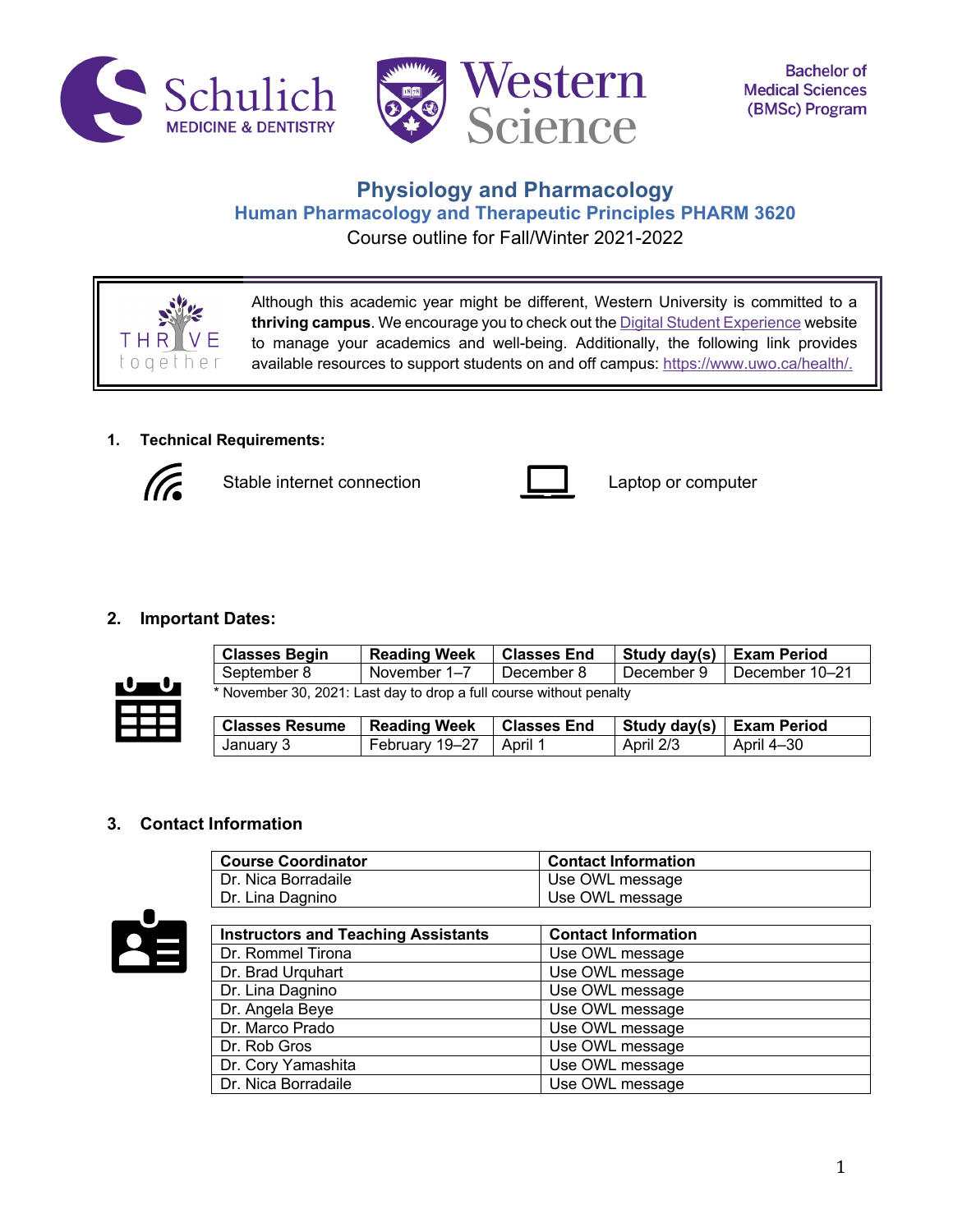## **4. Course Description and Design**

## **Delivery Mode:** In-person

This is a 1.0 credit, systems-based course in pharmacology that deals with drugs used to treat diseases that affect various systems and organs of the body (e.g. cardiovascular disease, neurological diseases, endocrine disorders etc.). It also presents some important fundamental principles of pharmacology. There is an emphasis on how drugs target the system or organ, mechanisms of drug action, and adverse effects of drugs on the system. Topics in Pharmacology 3620 are closely aligned with topics in Physiology 3120 (Human Physiology). Physiology 3120 is highly recommended as a co-requisite, so that you will learn how an organ system works in physiology and then, in Pharmacology 3620, learn about diseases that affect that system and how drugs work to target and treat those diseases.

#### **Requisites**:

Prerequisite(s): Biochemistry 2280A, Biology 2382B Co-requisite(s): Physiology 3120 is highly recommended Anti-requisite(s): The former Pharmacology 3550A/B, 3560A/B



## **Timetabled Sessions**

| <b>Component</b> | Date(s) | <b>Time</b>         |
|------------------|---------|---------------------|
| Lecture          |         | 12:30-1:30 AHB 1R40 |

Recordings of lecture material will be provided

NOTE: In the event of a COVID-19 resurgence during the course that necessitates moving away face-to-face interaction, remaining course content will be delivered entirely online, either synchronously  $(i.e., at times indicates in the timetable)$  or asynchronously  $(e.g., posted on OWL)$  for students to at their convenience). The grading scheme will not change. Any remaining assessments will als conducted online at the discretion of the instructor.

All course material will be posted to OWL: http://owl.uwo.ca. Any changes will be indicated on the OWL site and discussed with the class.

If students need assistance, they can seek support on the OWL Help page. Alternatively, they can contact the Western Technology Services Helpdesk. They can be contacted by phone at 519- 661-3800 or ext. 83800.

Google Chrome or Mozilla Firefox are the preferred browsers to optimally use OWL; update your browsers frequently. Students interested in evaluating their internet speed, please click here.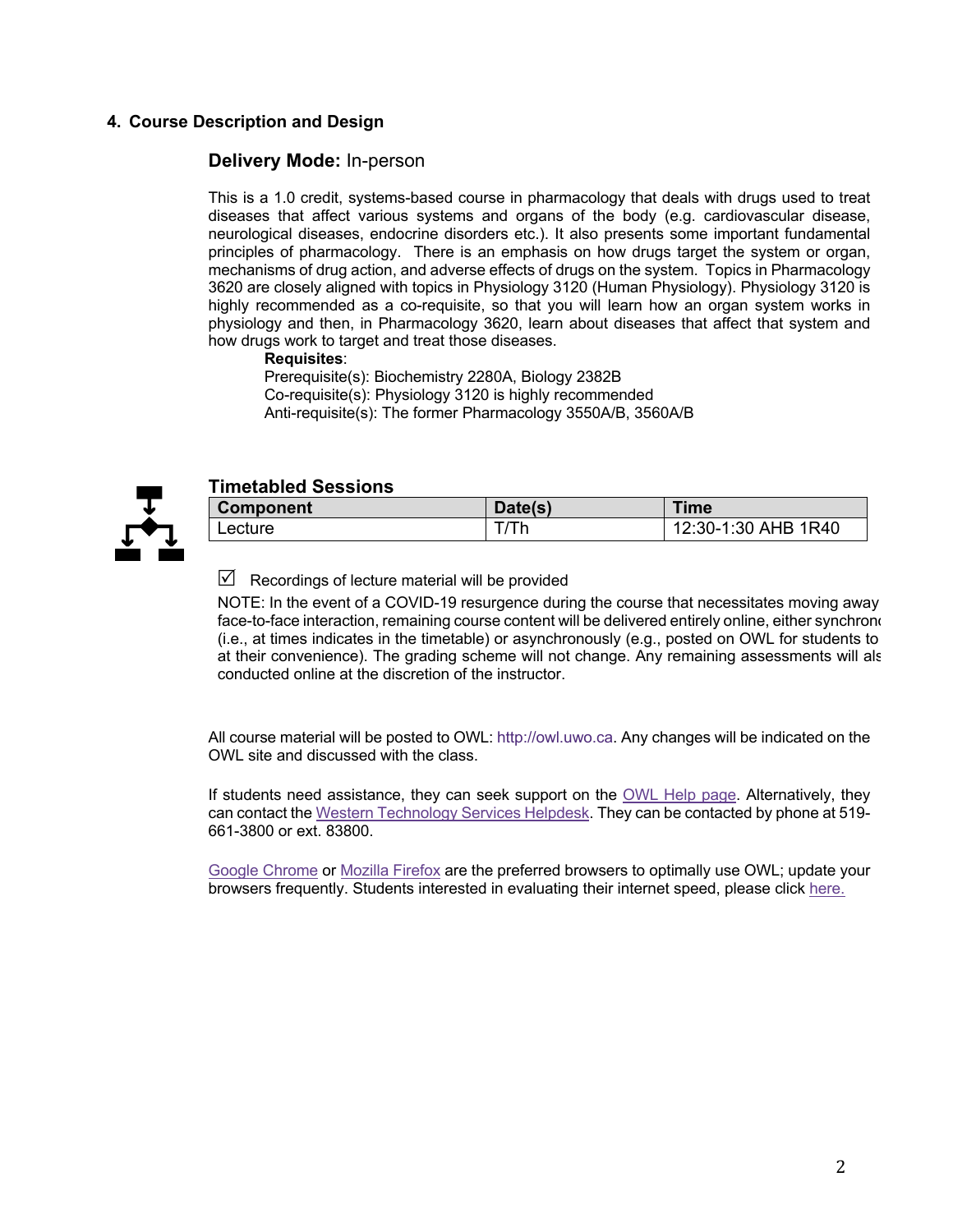#### **5. Learning Outcomes**

Upon successful completion of this course, students will be able to:

• Identify the major groups of drugs used to treat a range of diseases, and be able to explain their mechanism(s) of action at their respective target sites.



 $\frac{1}{2}$ 

- Identify different classes of drugs within those used for a specific disease process, and identify both beneficial and possibly adverse effects.
- Explain the processes by which drugs are absorbed and distributed within the body, and the ways in which the body alters the fate of administered drugs

## **6. Course Content and Schedule**

|      | <b>Fall Term</b> |                                                                                |                         |  |  |
|------|------------------|--------------------------------------------------------------------------------|-------------------------|--|--|
| Week | <b>Dates</b>     | <b>Topic</b>                                                                   | <b>Instructor</b>       |  |  |
| 1    | Sept 8-12        | Introduction to Pharmacokinetics                                               | RT                      |  |  |
| 2    | Sept 13-19       | Drug Absorption and Distribution<br>Drug Elimination and Dosage Regimens       | <b>RT</b><br><b>RT</b>  |  |  |
| 3    | Sept 20-26       | Drug Metabolism<br><b>Drug Transporters</b>                                    | <b>RT</b><br><b>RT</b>  |  |  |
| 4    | Sept 27-Oct 3    | Pharmacodynamics 1<br>Pharmacodynamics 2                                       | <b>BU</b><br><b>BU</b>  |  |  |
| 5    | Oct 4-10         | Pharmacogenetics 1<br>Pharmacogenetics 2                                       | <b>BU</b><br><b>BU</b>  |  |  |
| 6    | Oct 11-17        | Routes of Drug Administration<br>Introduction to Neoplastic Disease            | BU<br>LD                |  |  |
| 7    | Oct 18-24        | Cancer Therapy 1<br>Cancer Therapy 2                                           | LD<br>LD                |  |  |
| 8    | Oct 25-Oct 31    | Cancer Therapy 3<br><b>QUIZ 1 (Oct 28)</b>                                     | <b>LD</b><br><b>OWL</b> |  |  |
| 9    | Nov 1-7          | Reading Week                                                                   | N/A                     |  |  |
| 10   | Nov 8-14         | Introduction to Neuropharmacology<br>Analgesia and Anesthesia                  | AB<br>AB                |  |  |
| 11   | Nov 15-21        | Drugs of Abuse 1<br>Drugs of Abuse 2                                           | <b>BU</b><br>BU         |  |  |
| 12   | Nov 22-28        | Drugs used to treat Anxiety<br>Drugs used to treat Depression                  | <b>MP</b><br><b>MP</b>  |  |  |
| 13   | Nov 29-Dec 5     | Drugs and the Cholinergic System<br>Drugs targeting the Neuromuscular Junction | <b>MP</b><br><b>MP</b>  |  |  |
| 14   | Dec $6-8$        | Drugs used to treat Dementia                                                   | <b>MP</b>               |  |  |

| <b>Winter Term</b> |              |                                       |                   |  |
|--------------------|--------------|---------------------------------------|-------------------|--|
| Week               | <b>Dates</b> | Topic                                 | <b>Instructor</b> |  |
|                    |              | Pharmacotherapy of Movement Disorders | MP                |  |
|                    | Jan $3-7$    | Drugs and the Adrenergic System 1     | AB                |  |
|                    | Jan 10-14    | Drugs and the Adrenergic System 2     | AB                |  |
|                    |              | Drugs and the Cardiovascular System 1 | <b>RG</b>         |  |
|                    | Jan 17-21    | Drugs and the Cardiovascular System 2 | <b>RG</b>         |  |
|                    |              | Drugs and the Cardiovascular System 3 | <b>RG</b>         |  |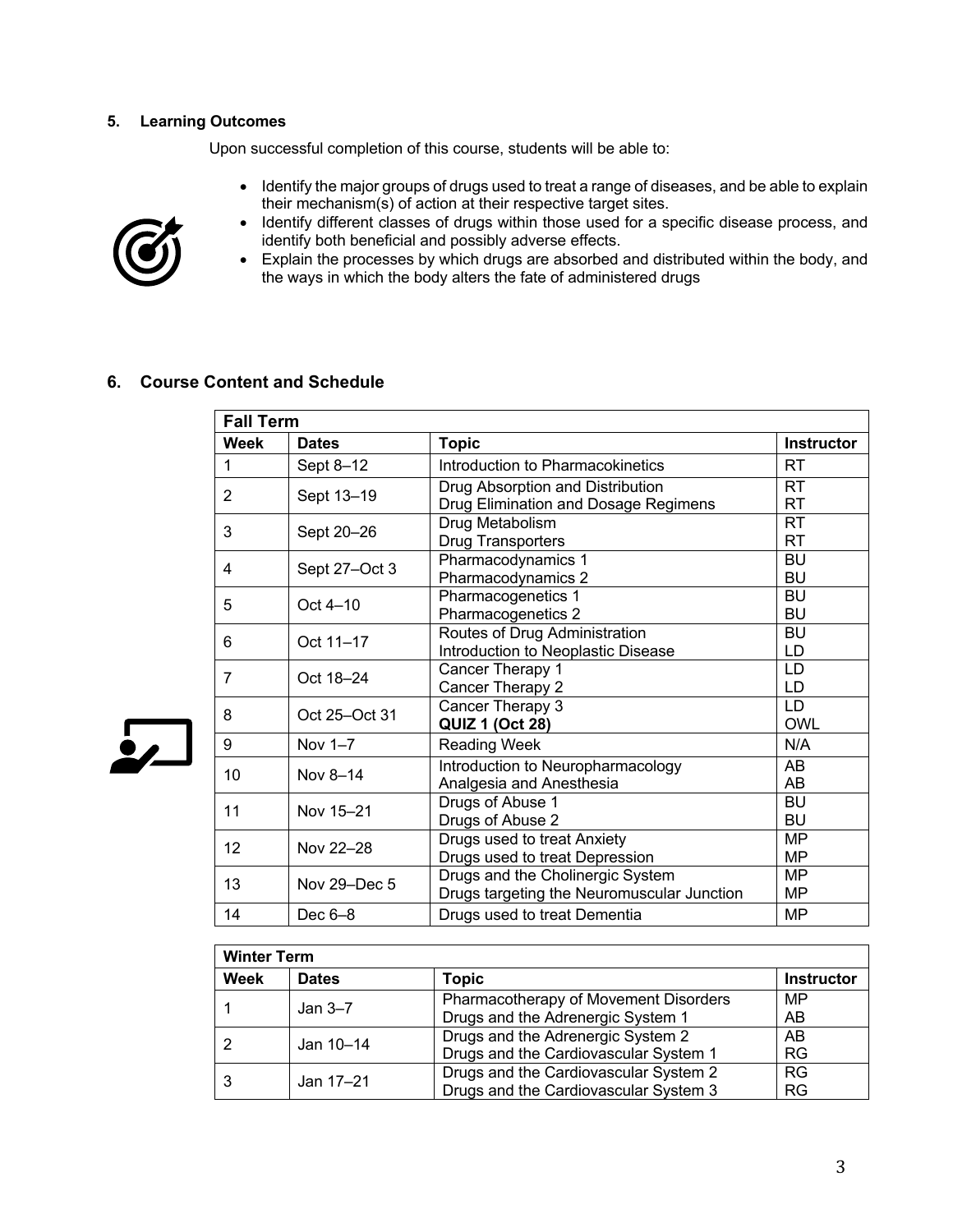| $\overline{\mathcal{A}}$ | Jan 24-28       | Drugs and the Cardiovascular System 4   | <b>RG</b>  |
|--------------------------|-----------------|-----------------------------------------|------------|
|                          |                 | Drugs and the Cardiovascular System 5   | <b>RG</b>  |
| 5                        | Jan $31$ –Feb 4 | Drugs and the Cardiovascular System 6   | <b>RG</b>  |
|                          |                 | Drugs and Respiratory Diseases 1        | <b>CY</b>  |
| 6                        | Feb 7-11        | Drugs and Respiratory Diseases 2        | CY         |
|                          |                 | <b>Antimicrobial Drugs</b>              | LD         |
| 7                        | Feb 14-18       | <b>Antiviral Drugs</b>                  | LD         |
|                          |                 | <b>QUIZ 2 (Feb 17)</b>                  | <b>OWL</b> |
| 8                        | Feb 21-25       | <b>Reading Week</b>                     | N/A        |
| 9                        | Feb 28–Mar 4    | Introduction to Endocrine Pharmacology  | NB.        |
|                          |                 | Drugs used in Thyroid Disease           | <b>NB</b>  |
| 10                       | Mar 7-11        | Drugs used in Type 1 Diabetes Mellitus  | <b>NB</b>  |
|                          |                 | Drugs used in Type 2 Diabetes Mellitus  | <b>NB</b>  |
|                          |                 | Drugs used in Inflammatory Diseases and | <b>NB</b>  |
| 11                       | Mar 14-18       | Osteoporosis                            |            |
|                          |                 | Drugs used to Control Fertility         | NB.        |
|                          |                 | Drugs used to treat Obesity and         | NB.        |
| 12                       | Mar 21-25       | Hyperlipidemia                          |            |
|                          |                 | Drugs used to treat Hyperlipidemia      | NB.        |
| 13                       | Mar 28-Apr 1    | <b>Final Exam Review</b>                | TAs        |
|                          |                 |                                         |            |

## **7. Participation and Engagement**

- $\boxtimes$  Students are expected to participate and engage with content as much as possible
- $\boxtimes$  Students can also participate by interacting in the forums with their peers and instructors



## **8. Evaluation**

Below is the evaluation breakdown for the course. Any deviations will be communicated.

| Format<br><b>Assessment</b> |                     | Weighting | Due Date                |  |
|-----------------------------|---------------------|-----------|-------------------------|--|
| Quiz 1 (40 min)             | multiple choice     | 10%       | November 9              |  |
| Quiz 2 (40 min)             | multiple choice     | 10%       | February 17             |  |
| Midyear Exam (2 h)          | multiple choice and | 35%       | December<br>exam        |  |
|                             | short answer        |           | period (TBA)            |  |
| Final Exam (3 h)            | multiple choice and | 45%       | period<br>April<br>exam |  |
|                             | short answer        |           | (TBA)                   |  |

 $\boxtimes$  After an assessment is returned, students should wait 24 hours to digest feedback before contacting their evaluator; to ensure a timely response, reach out within 7 days

Quizzes will consist of multiple-choice questions with 4 options (A, B, C, or D). The Midyear (maximum of 50 questions) and Final (maximum of 75 questions) exams will consist of multiplechoice questions with 4 options (A, B, C, or D) and a limited number of short answer questions. The Midyear Exam will be cumulative from the beginning of the year. The Final Exam will be cumulative over the entire course, but with major emphasis on material taught after the Midyear Exam. There will be no make-up Quizzes. The weight of missed quizzes and of a missed Midyear Exam (and the one scheduled makeup) will be transferred to the Final Exam. If a student misses one or both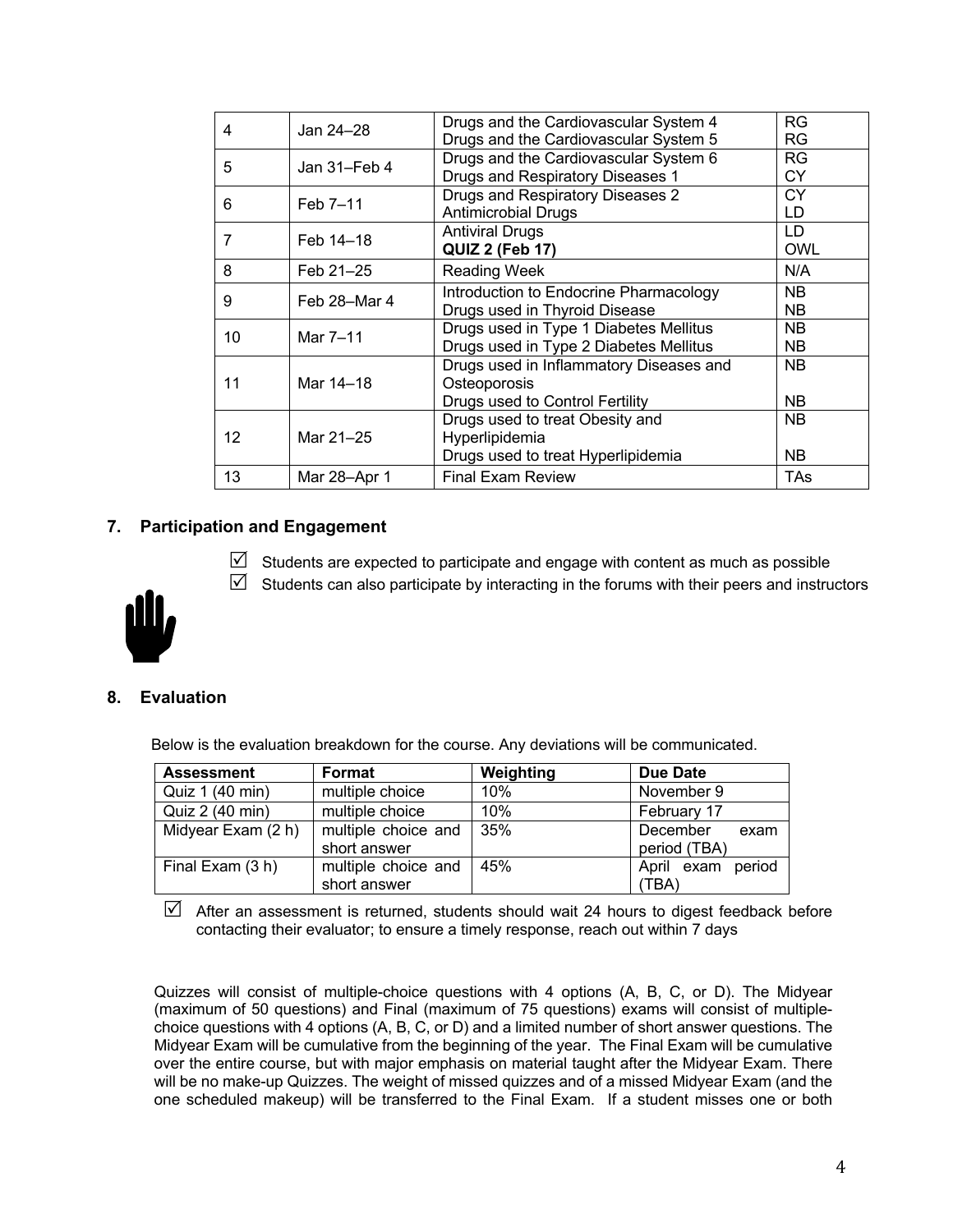Quizzes plus the Midyear Exam (and the makeup for the Midyear Exam), they will be required to write an alternate Final exam format, which could include an integrative essay covering content from the entire course and/or an oral exam. Alternate Final Exam formats will be 3 hours in duration. Quizzes will be administered through OWL Tests & Quizzes, and Examinations will be conducted in person.

Click here for a detailed and comprehensive set of policies and regulations concerning examinations and grading. The table below outlines the University-wide grade descriptors.

| $A+$ | 90-100    | One could scarcely expect better from a student at this level   |
|------|-----------|-----------------------------------------------------------------|
| A    | 80-89     | Superior work which is clearly above average                    |
| B    | 70-79     | Good work, meeting all requirements, and eminently satisfactory |
| C.   | 60-69     | Competent work, meeting requirements                            |
| D.   | $50 - 59$ | Fair work, minimally acceptable                                 |
|      | below 50  | Fail                                                            |

### **Information about late or missed evaluations:**

- $\mathbb N$  The weight of a missed quiz or test will be transferred to the Final Exam
- $\boxtimes$  The Final Exam, must be passed to pass the course.
- $\mathbb N$  If a make-up assessment is missed with documentation, the student will receive an INC and complete the task the next time the course is offered

## **9. Communication:**

- $\boxtimes$  Students should check the OWL site every 24 48 hours
- $\boxtimes$  Students should email their instructor(s) and teaching assistant(s) using email or OWL, as indicated



- Emails will be monitored daily; students will receive a response in  $24 48$  hours
- $\triangledown$  This course will use OWL Forums for discussions
- $\boxtimes$  Students should post all course-related queries on the OWL Forums so that everyone can access the questions and responses

## **10. Office Hours:**



- $\boxtimes$  Office hours will be held in-person or remotely, depending on instructor preference
- $\boxtimes$  Office hours will be booked by email
- $\boxtimes$  Office hours will be individual or group, depending on instructor preference

#### **11. Resources**





 $\boxtimes$  All resources will be posted in OWL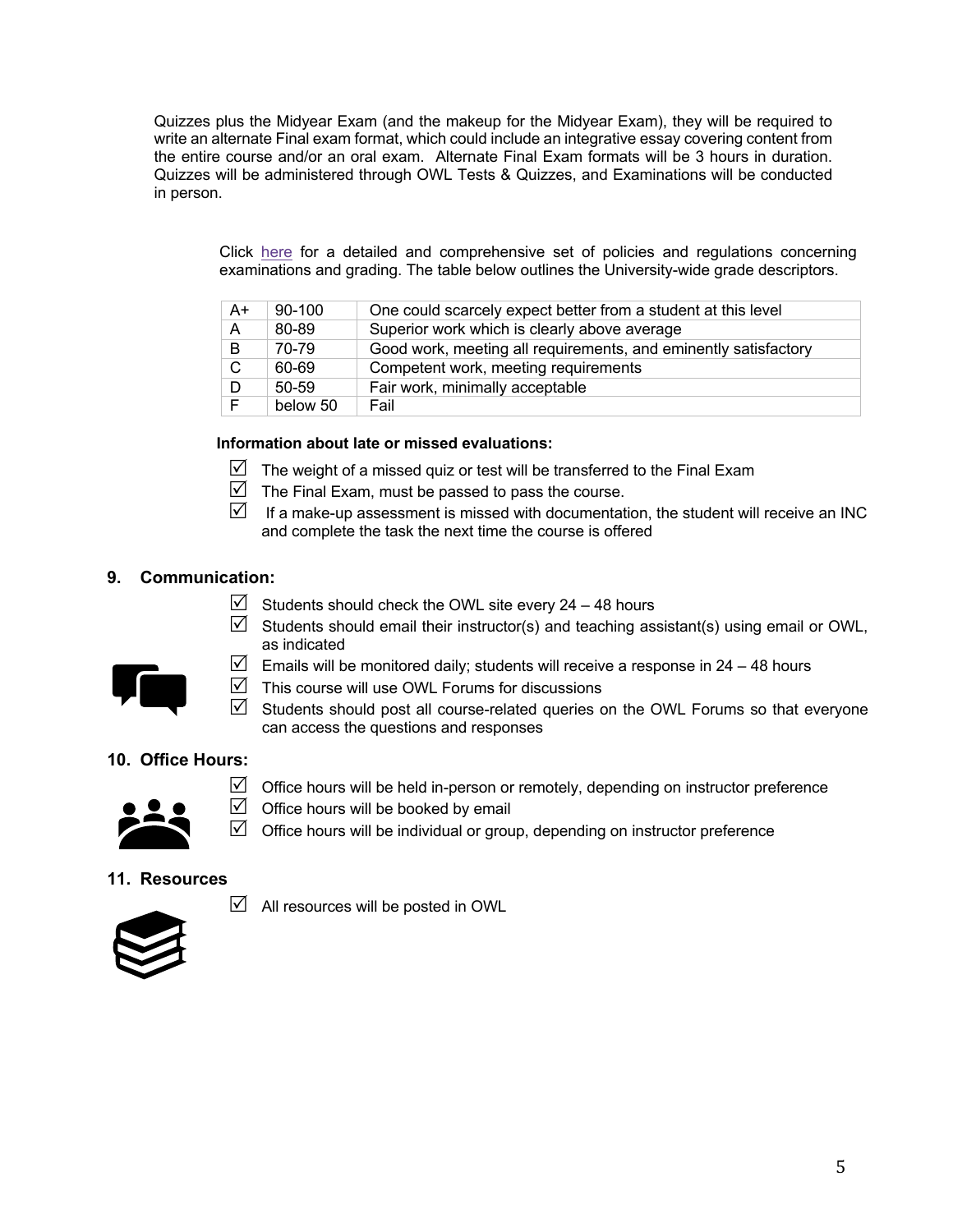## **12. Professionalism & Privacy:**

Western students are expected to follow the Student Code of Conduct. Additionally, the following expectations and professional conduct apply to this course:



- $\boxtimes$  All course materials created by the instructor(s) are copyrighted and cannot be sold/shared
- $\boxtimes$  Recordings are not permitted (audio or video) without explicit permission
- $\triangledown$  Permitted recordings are not to be distributed
- $\boxtimes$  Students will be expected to take an academic integrity pledge before some assessments

## **13. How to Be Successful in this Class:**

Students enrolled in this class should understand the level of autonomy and self-discipline required to be successful.

- 1. Invest in a planner or application to keep track of your courses. Populate all your deadlines at the start of the term and schedule time at the start of each week to get organized and manage your time.
- 2. Make it a daily habit to log onto OWL to ensure you have seen everything posted to help you succeed in this class.
- 3. Follow weekly checklists created on OWL or create your own to help you stay on track.
- 4. Take notes as you go through the lesson material. Treat this course as you would a faceto-face course. Keeping handwritten notes or even notes on a regular Word document will help you learn more effectively than just reading or watching the videos.
- 5. Connect with others. Try forming an online study group and try meeting on a weekly basis for study and peer support.
- 6. Do not be afraid to ask questions. If you are struggling with a topic, check the online discussion boards or contact your instructor(s) and or teaching assistant(s).
- 7. Reward yourself for successes. It seems easier to motivate ourselves knowing that there is something waiting for us at the end of the task.

#### **14. Western Academic Policies and Statements**

#### **Absence from Course Commitments**

#### Policy on Academic Consideration for Student Absences

If you are unable to meet a course requirement due to illness or other serious circumstances, you must seek approval for the absence as soon as possible. Approval can be granted either through a **selfreported absence** or via the **Academic Counselling** unit. Students have two self-reports to use throughout the academic year; absence from course commitments including tests, quizzes, presentations, labs, and assignments that are worth 30% or less can be self-reported. Self-reported absences cover a student for 48 hours (yesterday + today or today + tomorrow). Your instructor will receive notification of your consideration; however, you should contact your instructor immediately regarding your absence. Students are expected to submit missed work within 24 hours of the end of the 48-hour period. Please review details of the university's policy on academic consideration for student absences.

If you have used both their self-reported absences or will miss more than 48 hours of course requirements, a Student Medical Certificate (SMC) should be signed by a licensed medical or mental health practitioner and you should contact academic counselling. Science and BMSc students can contact academic counselling through the Help Portal: https://www.uwo.ca/sci/counselling/

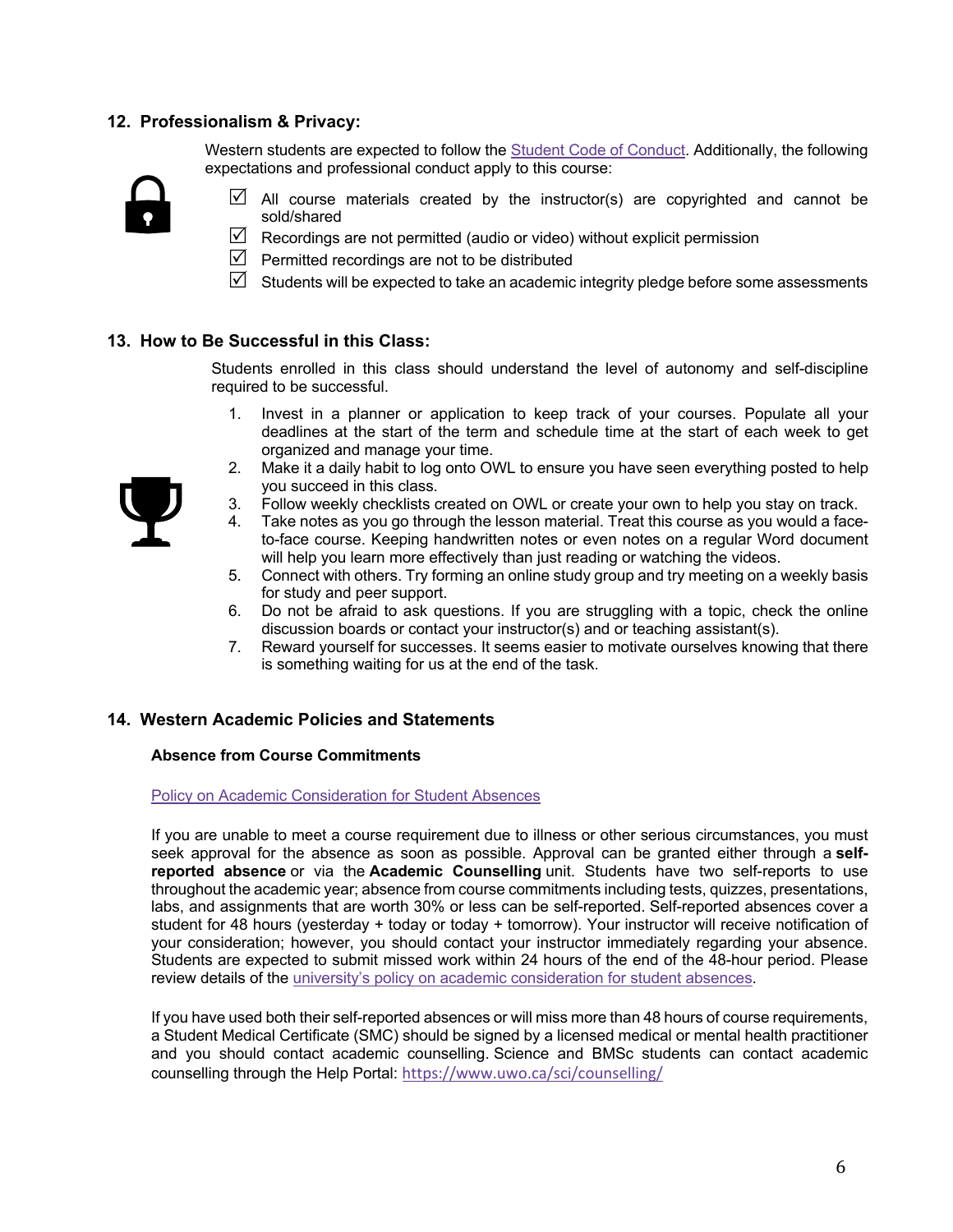#### **Accommodation for Religious Holidays**

The policy on Accommodation for Religious Holidays can be viewed here.

#### **Special Examinations**

A Special Examination is any examination other than the regular examination, and it may be offered only with the permission of the Dean of the Faculty in which the student is registered, in consultation with the instructor and Department Chair. Permission to write a Special Examination may be given on the basis of compassionate or medical grounds with appropriate supporting documents. To provide an opportunity for students to recover from the circumstances resulting in a Special Examination, the University has implemented Special Examinations dates. These dates as well as other important information about examinations and academic standing can be found here.

#### **Academic Offenses**

"Scholastic offences are taken seriously, and students are directed here to read the appropriate policy, specifically, the definition of what constitutes a Scholastic Offence.

#### **Accessibility Statement**

Please contact the course instructor if you require material in an alternate format or if you require any other arrangements to make this course more accessible to you. You may also wish to contact Accessible Education (AE) at 661-2111 x 82147 for any specific question regarding an accommodation or review The policy on Accommodation for Students with Disabilities.

#### **Correspondence Statement**

The centrally administered **e-mail account** provided to students will be considered the individual's official university e-mail address. It is the responsibility of the account holder to ensure that e-mail received from the University at his/her official university address is attended to in a timely manner. You can read about the privacy and security of the UWO email accounts here.

#### **Discovery Credit Statement**

Students are permitted to designate up to 1.0 Discovery Credit course (or equivalent) for pass/fail grading that can be counted toward the overall course credits required for their degree program. The details of this policy and the deadlines can be found here.

#### **Turnitin and other similarity review software**

All assignments will be subject to submission for textual similarity review to the commercial plagiarism detection software under license to the University for the detection of plagiarism. Students will be able to view their results before the final submission. All papers submitted for such checking will be included as source documents in the reference database for the purpose of detecting plagiarism of papers subsequently submitted to the system. Use of the service is subject to the licensing agreement, currently between Western University and Turnitin.com.

### **15. BMSUE Academic Policies and Statements**

#### **Cell Phone and Electronic Device Policy (for in-person tests and exams)**

The Schulich School of Medicine & Dentistry is committed to ensuring that testing and evaluation are undertaken fairly across all our departments and programs. For all tests and exams, it is the policy of the